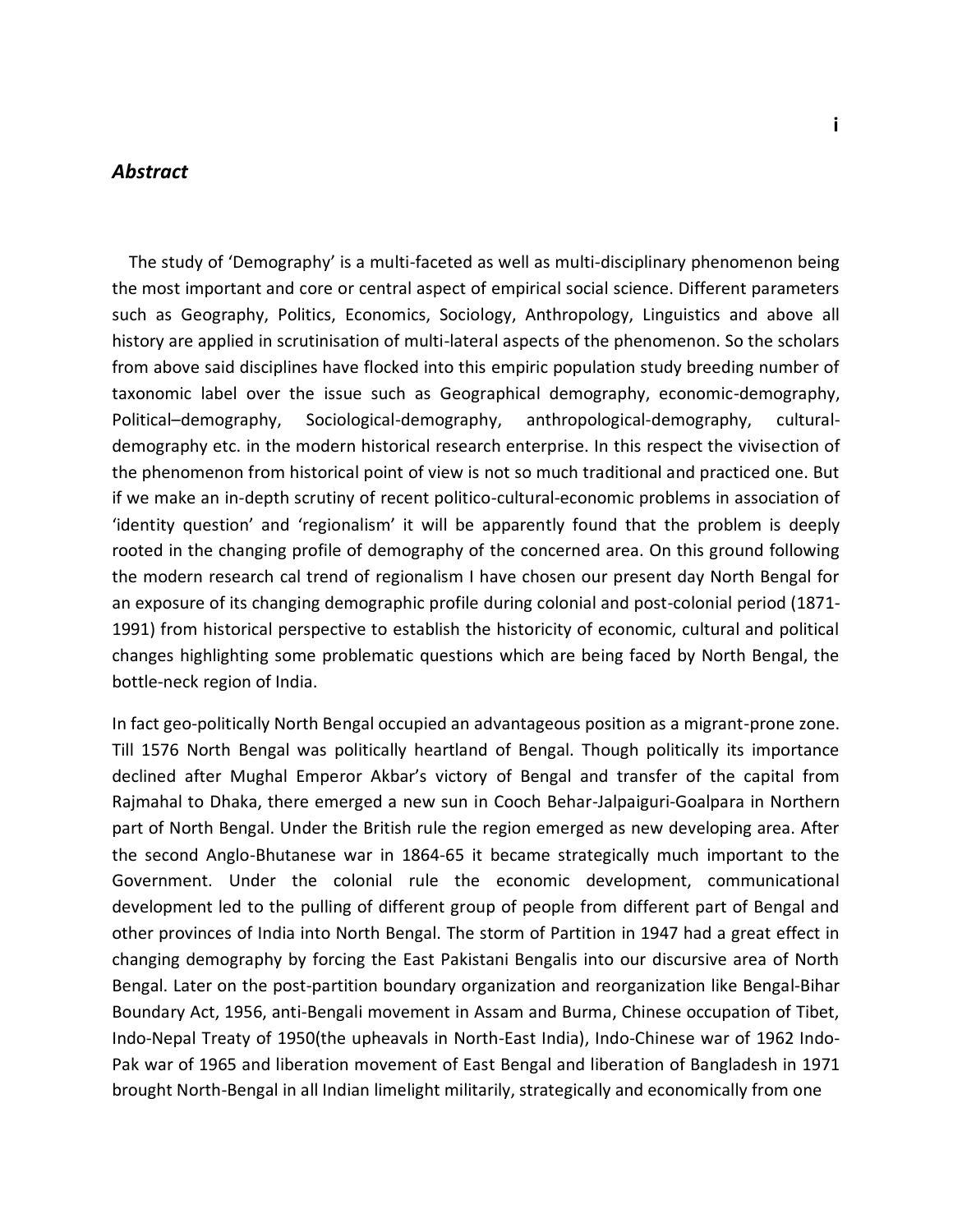point of view and directly or indirectly effecting the demographic structure of the region from another. Thus within 1991 the demography of North Bengal is being changed and bringing change itself affecting the economy, culture and politics of North Bengal.

An important aspect of the cultural development with demographic change was the assimilation of the some of the castes with others for due to close contact with each other and for other reasons. In this context the assimilative transformation of the Bhumijas may be exampled. In 1891Risley told that the Bhumiaj, a tribe not only lost their original language but also spoke only in Bengali and worshipped the Hindu deities. They even adopted the Brahmanical gotra. Even a large section of the Bhumijas was enrolled in the rank of Hinduism. In writing 'The People and Culture of Bengal' in the fourth chapter of 'The Aborigines in Bengal' it has been written in 2002 that 'It would appear that they have been fully assimilated within the Hindu fold in such a way that they have now been transformed into a Hindu caste with its tribal name.' Dr. Nirmal Das wrote that in North Bengal there are number of bilingual tribes who spike Bhot-Chinese language at home but used Rajbabsi in public. However, the assimilation has been depending on the numerical strength of the communities in existence. Being surrounded by the numerically vast dominated counterparts the minors became forced to accept the cultural trends of the major communities. In cases of too small number of people the communities with absorption of the hegemonic culture turned themselves assimilated. This happened both in cases of hill, plains, terai and duars regions of North Bengal. Besides, trend of assimilation alienation also emerged in cases of relatively numerically strong communities. In that context with embracing the cultural trends and social habits of the superior section they also continued practicing their own. Thus a cultural continuity and change continued to be happened in course of formation and re-formation of demographic profile of North Bengal. with this the economic transformation of the region leading to the socio-economic transformation in core-peripheral and polarity de-polarity of the demography led changes in inter-community and intra-community behavior in the demographic arena of North Bengal. Thus the epithet of the dependency to disillusionment got proliferation in long run. All these had been and have been stimulating the political mobilization of the demography.

Thus a great and sizable transition may be observed in the investigation of demographic profile of North Bengal through the centuries. In this context the period of hundred twenty years between 1871 and 1991,a long linear period of demographic formulation, de-formulation and re-formulation of North Bengal, the area under investigation, is of a great significance both historically and demographically. For within this course of history the colonial, post-colonial and post-Bangladesh liberation war periodic geo-political relations of South Asia based on